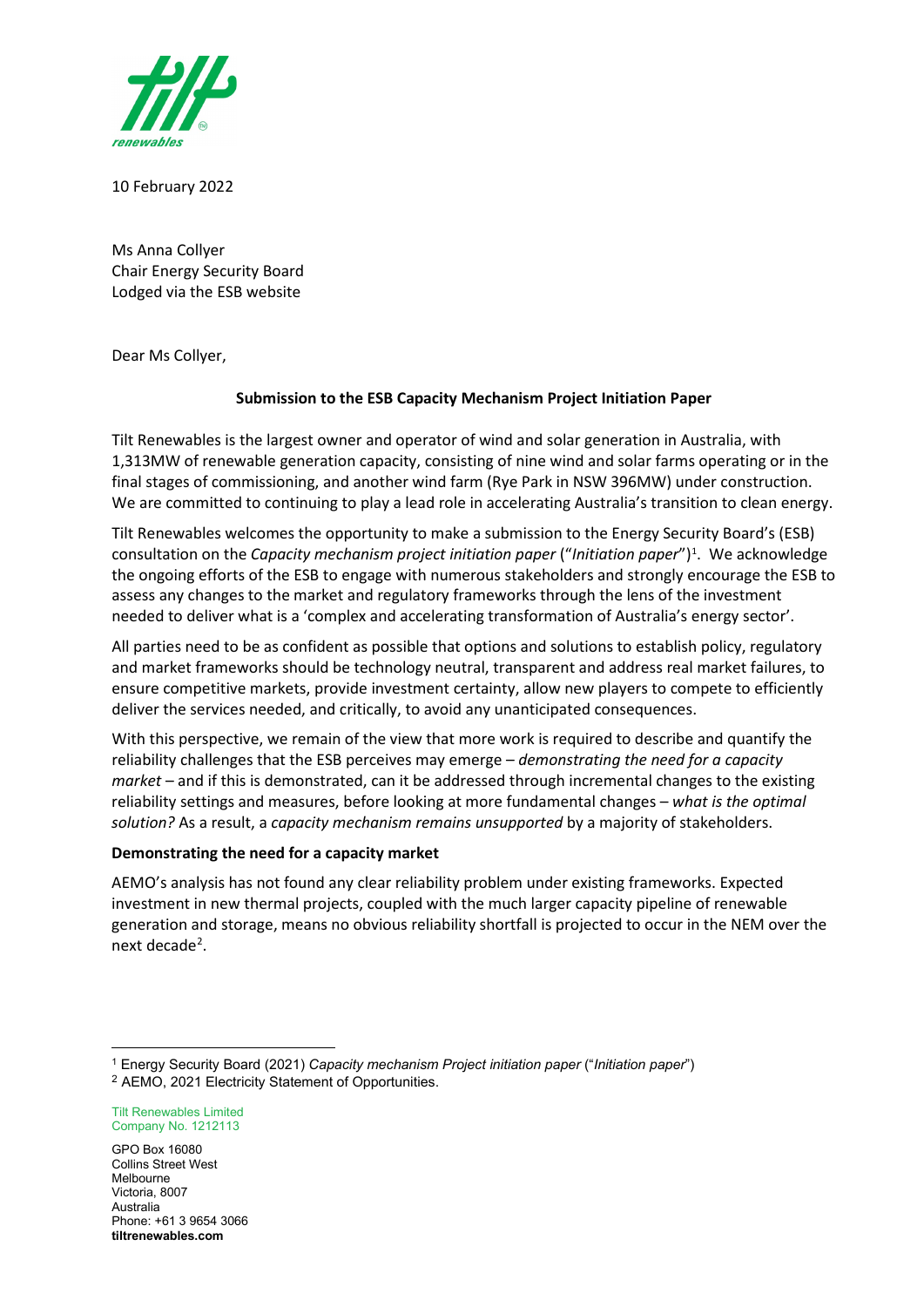

We appreciate the ESB has pointed to longer term reliability issues, associated with participants not having "sufficient incentive to manage long-term capacity risk"<sup>[3](#page-1-0)</sup>, associated with the rapidly changing nature of the power system. This is a reasonable concern, given the pace of change to the power system is accelerating at a much faster rate than anticipated, with the Draft 2022 Integrated System Plan (ISP) anticipating that all coal generation will retire by 2[04](#page-1-1)0 and up to 14 GW by 2030<sup>4</sup>. However, the ESB has not offered any further evidence or analysis in the Initiation Paper to inform definition of the problem to explain why a capacity mechanism is necessary. There is no evidence to suggest anything above and beyond the existing measures is required to manage reliability in the NEM. Despite persistent concerns, reliability and resource adequacy do not appear to be imminent challenges.

History has shown even when there are forecasts of reliability challenges, the market is able to respond and address these risks. Many renewable energy projects that were yet to be committed less than three years ago have now been constructed and commissioned. The reality is investment in renewable projects has been progressing rapidly and, in some jurisdictions, exceeding the expectations<sup>[5](#page-1-2)</sup>. There is a long and strong list of advanced projects on AEMO's Generation Page<sup>[6](#page-1-3)</sup> and more projects are getting ready to come online over the next decade.

Unlike Northern and Hazelwood power stations, which retired more than 3,000 MW of scheduled generation in quick succession with little notice, today's generators must give 3.5 years' notice of intent to retire. This allows the industry sufficient time to respond by providing new supply or demand side capacity.

The NEM has two major safety nets to manage any forecast reliability challenges: the Reliability and Emergency Reserve Trader (RERT) and Retailer Reliability Obligation (RRO). In the tumultuous period following the retirement of the Hazelwood Power Station, the RERT was strengthened and the RRO was introduced, both intended to support the reliability of the NEM as future generators retire and more variable renewable energy (VRE) came online.

Indeed, with existing safety nets, an emerging demand response mechanism and new essential system services, the market has and will continue to provide pricing and incentives for capacity that will be suited to a changing environment.

It is important to differentiate two key aspects of what a capacity mechanism is designed to do:

- I. managing the exit of the existing thermal coal and gas generation fleet; and
- II. incentivisation of required renewable generation, storage capacity and firming resources to address any specific reliability issues that are identified.

Further, the power system changes envisaged only a few years ago go beyond addressing reliability during the traditional peak demand periods. It is now clear that the rapid change in penetration of VRE has created challenges around intra-day ramping, seasonal VRE variations and minimum demand (and associated negative wholesale prices).

The ESB has advised in recent engagement that clarity on the problem definition will be a work in progress in parallel to the design of the mechanism, to deliver a solution to Ministers by the deadline in December 2022. This is a 'cart before the horse' approach and will lead to a suboptimal outcome, as well as a significant waste in resources effort and time.

<span id="page-1-0"></span><sup>3</sup> ESB Post-2025 Market Design Final advice to Energy Ministers Part B.

<span id="page-1-1"></span><sup>4</sup> AEMO Draft 2022 Integrated System Plan.

<span id="page-1-2"></span><sup>5</sup> The Clean Energy Council project tracker notes there are (as of 25 May 2021) 98 large scale renewable energy projects and 21 large scale battery storage projects in construction, accounting for 11,761MW, 13,502 jobs and over \$19.6B in capital investment. See[: https://www.cleanenergycouncil.org.au/resources/project-tracker](https://www.cleanenergycouncil.org.au/resources/project-tracker)

<span id="page-1-3"></span><sup>6</sup> [AEMO | Generation information](https://www.aemo.com.au/energy-systems/electricity/national-electricity-market-nem/nem-forecasting-and-planning/forecasting-and-planning-data/generation-information)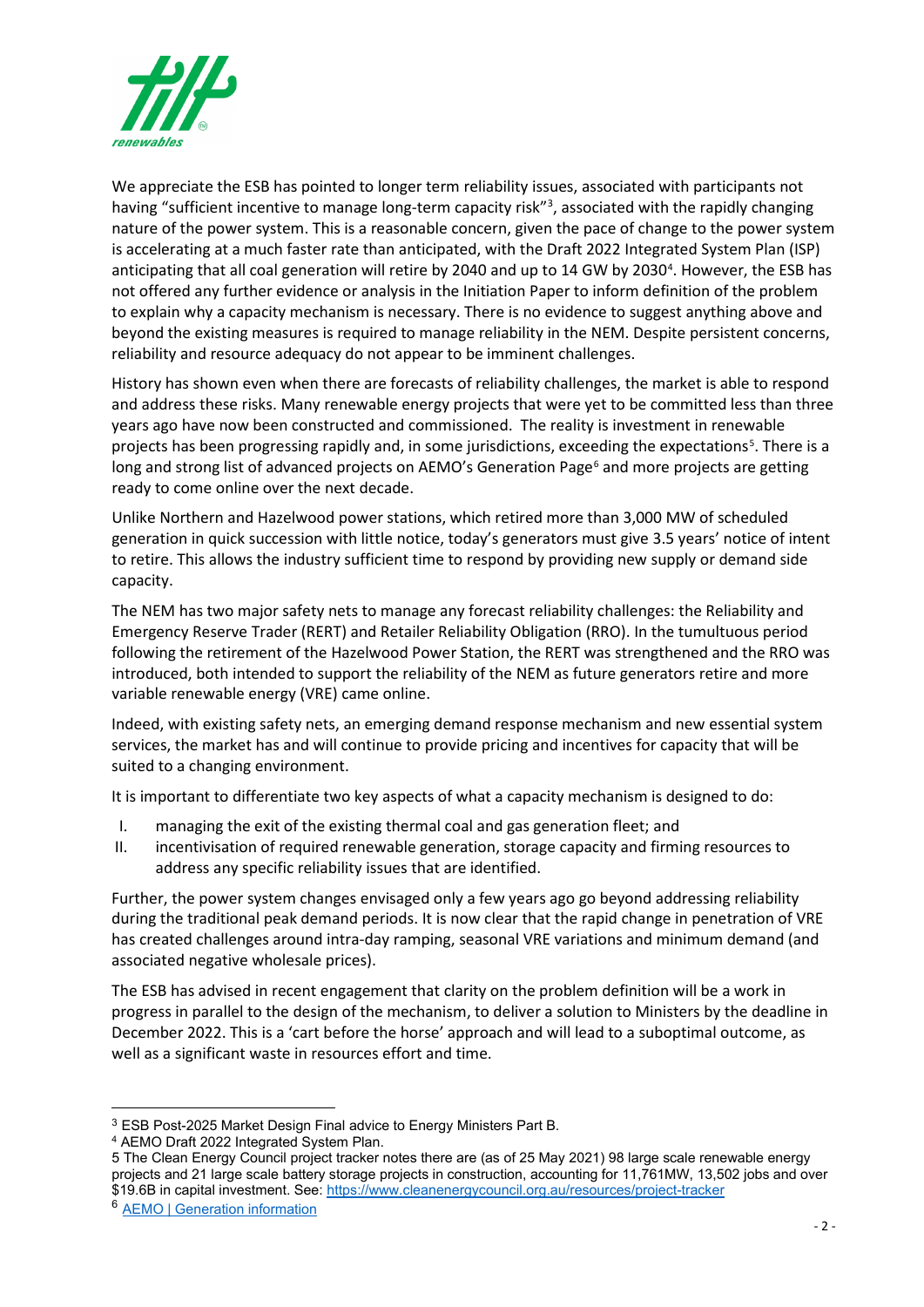

## **What is the optimal solution?**

Notwithstanding Tilt Renewables' view that the case for a capacity mechanism has not been made, Tilt Renewables supports establishment of an Advisory panel and Working Groups to facilitate regular and deep engagement.

Similarly, subject to demonstrating the need, Tilt Renewables supports the *Principles to guide Capacity Mechanism development* (the Ministers' Principles) issued by Energy Ministers to the ESB in 2021. Notably the Ministers' Principles include:

- "focus on…continued emissions reduction" and drive "commitments to new investment"
- "complement existing energy only market design"
- "provide greater certainty around closure dates of exiting generation"
- "enable jurisdictions to opt out".

These Principles reflect concerns expressed by Ministers and industry and need to be followed, rather than investigated "to ensure that the capacity mechanism satisfies them as best as possible while meeting the objective of ensuring investment in an efficient mix of variable and firm capacity that meets reliability at the lowest cost." Not following the Ministers' Principles runs the very real risk of losing the confidence of stakeholders and jurisdictions determining their own pathway and opting out of a system wide approach.

Given the significant scale of investment in renewable generation and storage needed, we stress the need to focus on minimizing regulatory complexity and uncertainty, while focusing our efforts and resources on regulatory frameworks that complement the work of states and seek to incentivise these investments into the power system to continue to provide clean, efficient, reliable, and competitively priced energy to consumers.

## **A capacity mechanism remains unsupported**

The ESB was tasked by Energy Ministers back in March 2019 with the market redesign project with an objective to maintain reliability and security as coal generation exits or retires from the system. Similar to the Physical Retailer Reliability Obligation (PRRO) put forward to the Energy Ministers in September 2020 which was rejected by the States on the basis that it would prolong the life of coal generators, the ESB's capacity mechanism in essence, is proposing to introduce a new obligation for retailers to buy and surrender physical generation certificates. In effect, this will force retailers to pay revenue to dispatchable generators, the majority of which are fossil-fueled.

In practice, this proposal would result in energy consumers subsidising ageing and increasingly unreliable thermal generators; aimed at prolonging the operation of coal generators beyond their efficient technical or commercial lives. Tilt Renewables does not see this proposed scheme delivering the new resources and implementing a complex new market would chill investment. Indeed, with existing safety nets, the introduction of the demand response mechanism and new essential system services, the market has and will continue to provide pricing and incentives for capacity that will be suited to a changing environment.

A capacity mechanism is likely to add significant new uncertainty to business cases for investment in new dispatchable capacity, undermining new investment in storage needed to complement renewables. Not only will this be costly for energy consumers, but it will make meeting state emissions targets more difficult and costly and detract from Australia's commitments to address climate change.

As a result, the capacity mechanism lacks support from a range of other stakeholders across the industry- investors, environmental groups, retailers, consumer advocacy groups, large energy users and